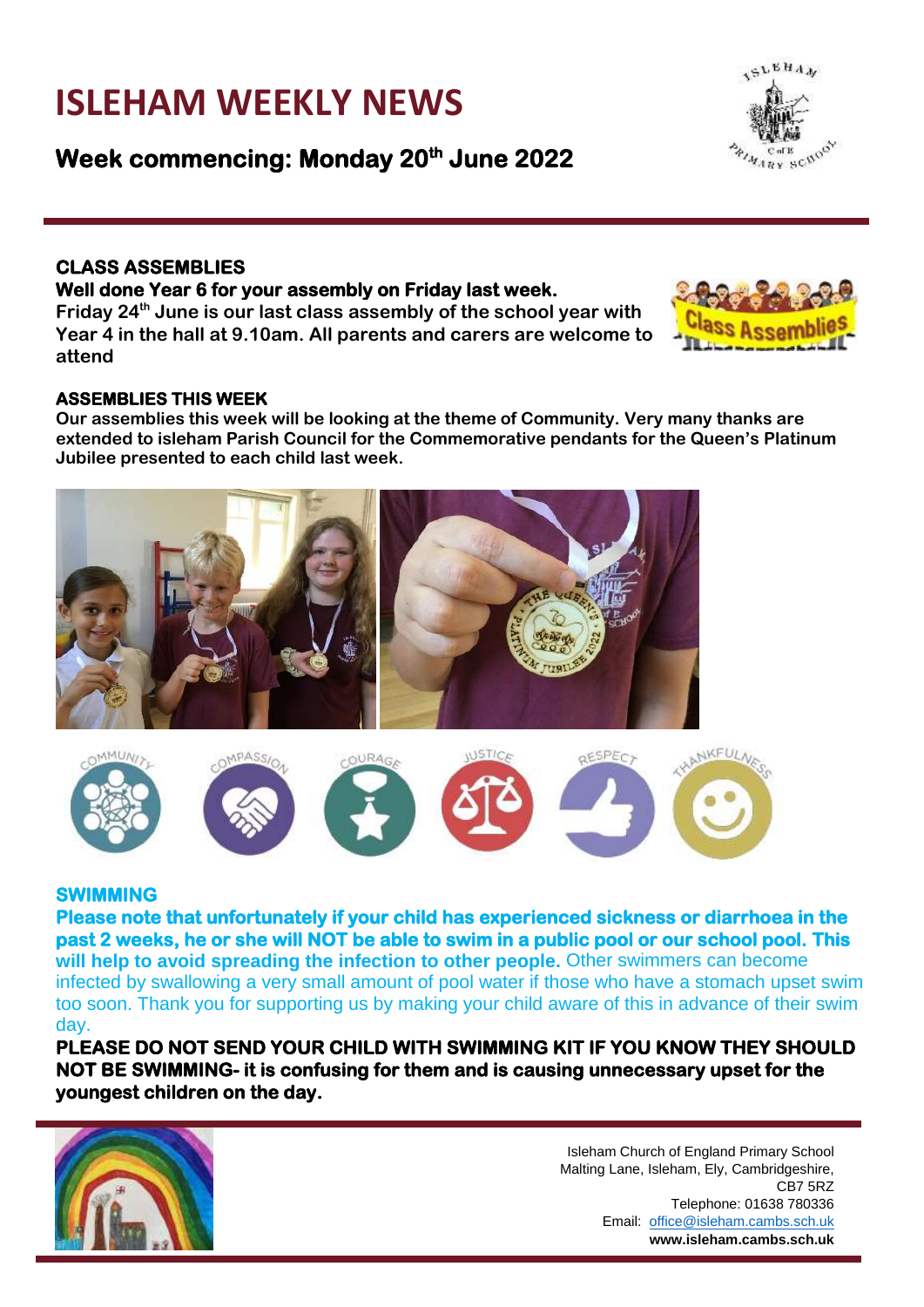### **SPORTS DAY- 22nd JUNE 2022 NOTICE OF TIMINGS & ARRANGEMENTS**

**Don't forget Sports Day this week on Wednesday. Please can all parents ensure their child has a sun hat, and a NAMED water bottle with them for the event, and house colours if possible.**

**Please bring a chair if you don't wish to stand.**

**Please see the plan below for a guide to where your child will be competing:-**



Playground & swimming pool

**Spectators will need to please sit or stand outside the perimeter line near the fence closest to their child's track.**

**For the house and class races, spectators will move to sit or stand on track c.**

| <b>Key Stage 1</b> | <b>Key Stage 2</b> |  |
|--------------------|--------------------|--|
| Track a-Year R     | Track a-Year 3     |  |
| Track b-Year 1     | Track b-Year 4     |  |
| Track c-Year 2     | Track c-Year 5     |  |
|                    | Track d-Year 6     |  |

# **Timings are listed below:- Key Stage 1 and Reception Timings**

**10.15am- Parent spectators arrive**

**10.30am-11.10am- class races on tracks**

**11.10am-11.20am- move to track c/ centre of field for parent and house races**

**11.25am-11.45am- parent, year group and house races**

**12pm-1.00pm- picnic lunch- parents may join on field**

#### **Key Stage 2 Timings**

**12pm-1.00pm- picnic lunch- parents may join on field** 

**1.00pm- Parent spectators arrive**

**1.15pm-2.00pm- class races**

**2.00pm-2.10pm- move to track c/ centre of field.**

**2.15pm-2.45pm- parent and house races**



Isleham Church of England Primary School Malting Lane, Isleham, Ely, Cambridgeshire, CB7 5RZ Telephone: 01638 780336 Email: office@isleham.cambs.sch.uk **www.isleham.cambs.sch.uk**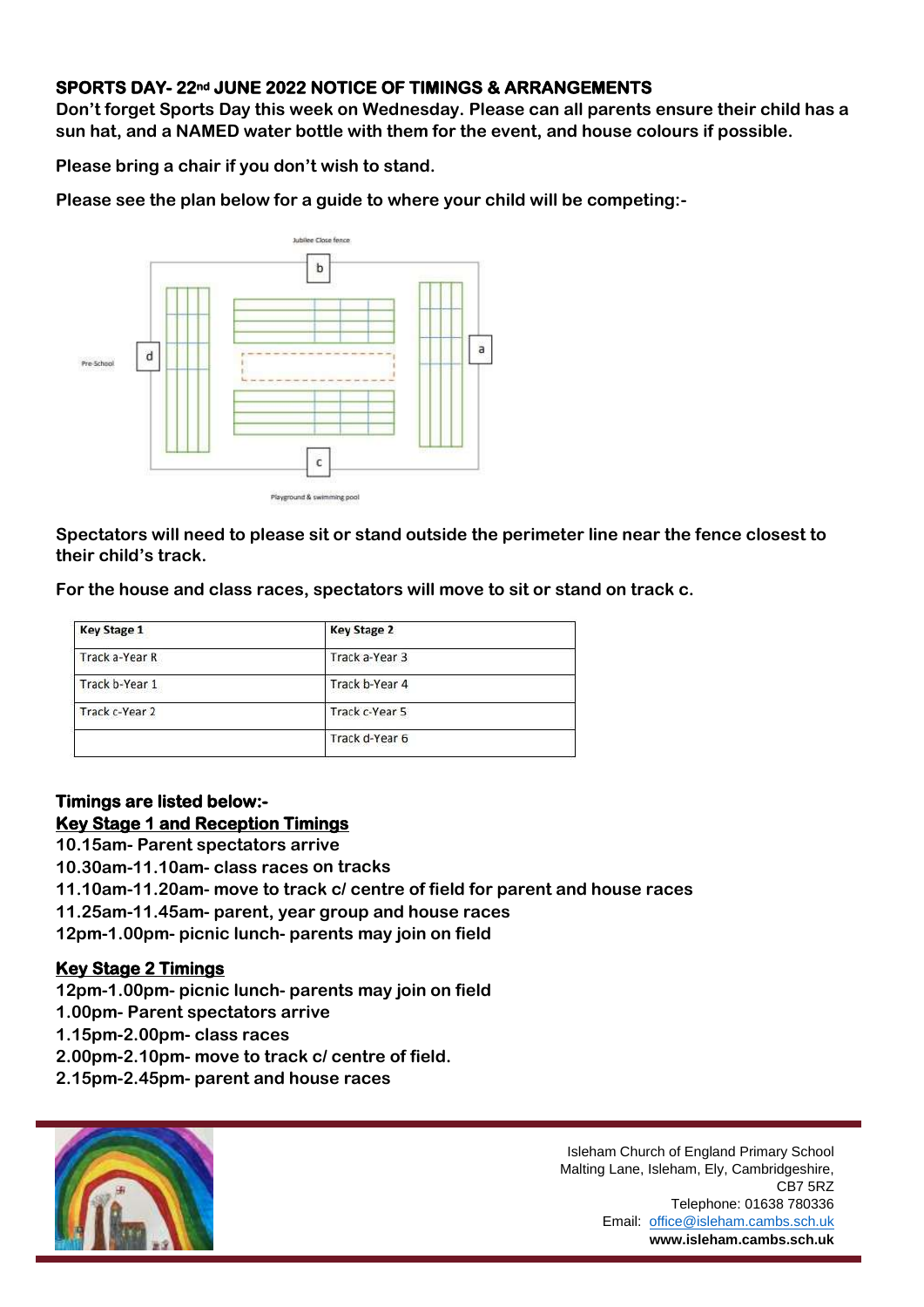# **YEAR 5 NEWS**

**Last week, Year 5 had two science visitors. They had the opportunity to spend time with an astronomer who answered all their solar system questions and showed them how to make a spectroscope. They also had a visit from Astra Zeneca, where they learnt about how medicines were made and created their own science pictures based on the scientists' work.**









Isleham Church of England Primary School Malting Lane, Isleham, Ely, Cambridgeshire, CB7 5RZ Telephone: 01638 780336 Email: office@isleham.cambs.sch.uk **www.isleham.cambs.sch.uk**